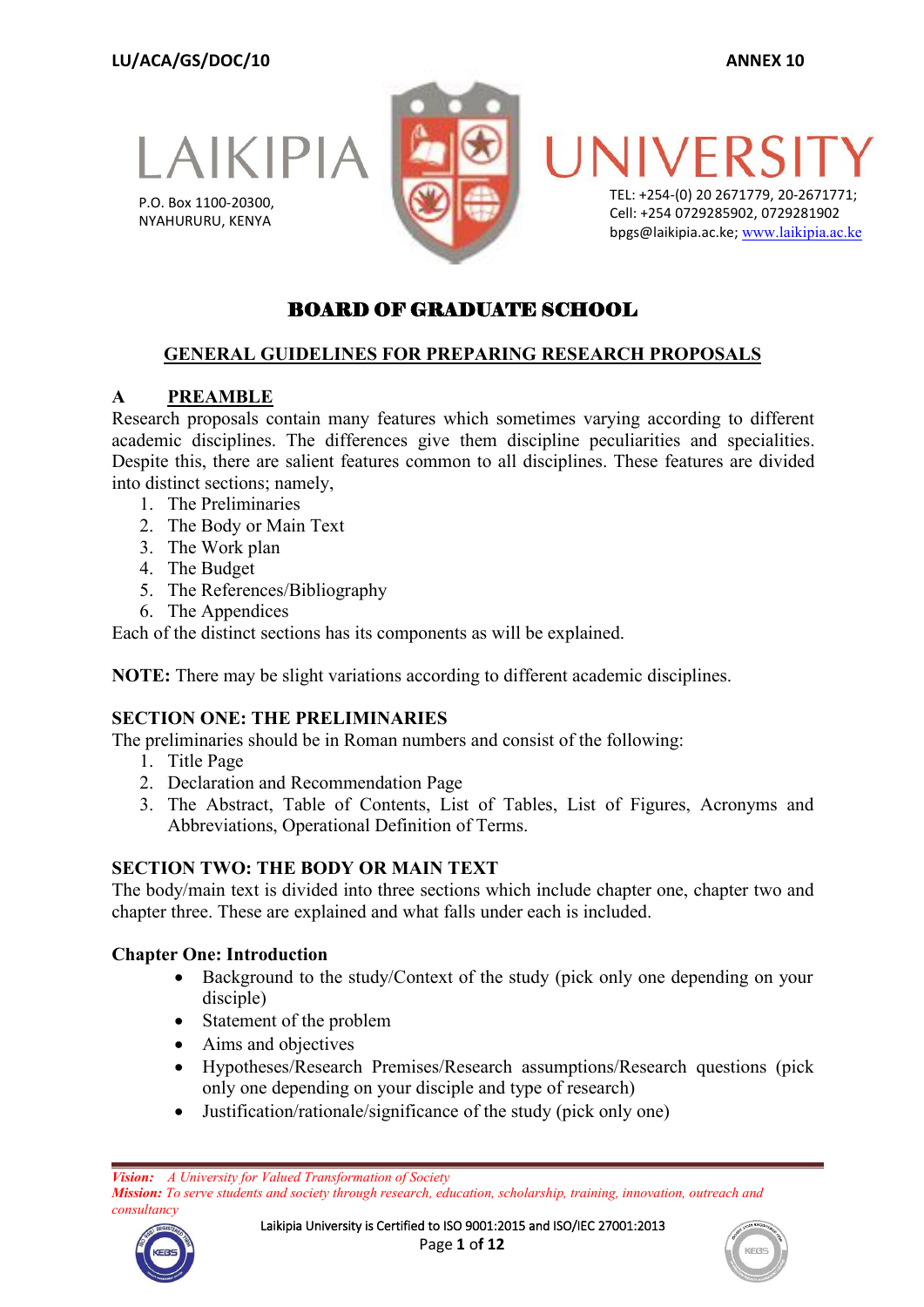Scope and limitations (which is further sub-sectionalised into Scope and Limitation)

## **Chapter Two: Literature Review**

- Introduction
- Literature reviewed
- Theoretical framework
- Conceptual framework (if applicable)

## **Chapter Three: Research Methodology**

- Introduction
- Research design
- The study area (location of study)
- The target population
- Sample and sampling procedures
- Methods of data collection/research instruments
- $\bullet$  Methods of data analysis
- Ethical considerations

## **SECTION THREE: WORK PLAN**

#### **SECTION FOUR: BUDGET**

### **SECTION FIVE: REFERENCES/BIBLIOGRAPHY**

### **SECTION SIX: APPENDICES**

#### **B DETAILED EXPLANATIONS AND DESCRIPTION OF SECTIONS OF THE PROPOSAL**

The following is the suggested content outline that should be adopted or modified to suit individual academic disciplines and their varying idiosyncrasies.

#### **TITLE PAGE**

- 
- 1. The title should be at the top, centred and in upper case.<br>2. It should be short, precise, concise and clear, and usually ranging between seven (7) and twenty (20) words.
- 3. It should relate to the subject matter of the proposal and be well contextualised to reflect the contents of the proposal.
- 4. It should not contain redundancies such as 'a study of.....or 'an investigation of......
- 5. Abbreviations should not appear in the title.
- 6. Scientific names should be in italics.
- 
- 7. The title should be 'captivating' or capturing the reader's attention at <sup>a</sup> glance.8. The title should be followed by the name of the researcher. Full names should be used, and initials avoided.
- 9. The student's registration number should not be included in the title page.
- 10. The rubrics are written after the student's name as follows: 'A Research proposal submitted to the Department/ School/the Graduate School (This depends on the stage at which the proposal is being presented) in Partial Fulfilment of the Requirements for the Conferment of the Degree ---- (Name of Degree and Name of Discipline) of Laikipia University. The rubrics should be written in Title case.
- 11. Finally, the month and the year of presentation/submission must be indicated.



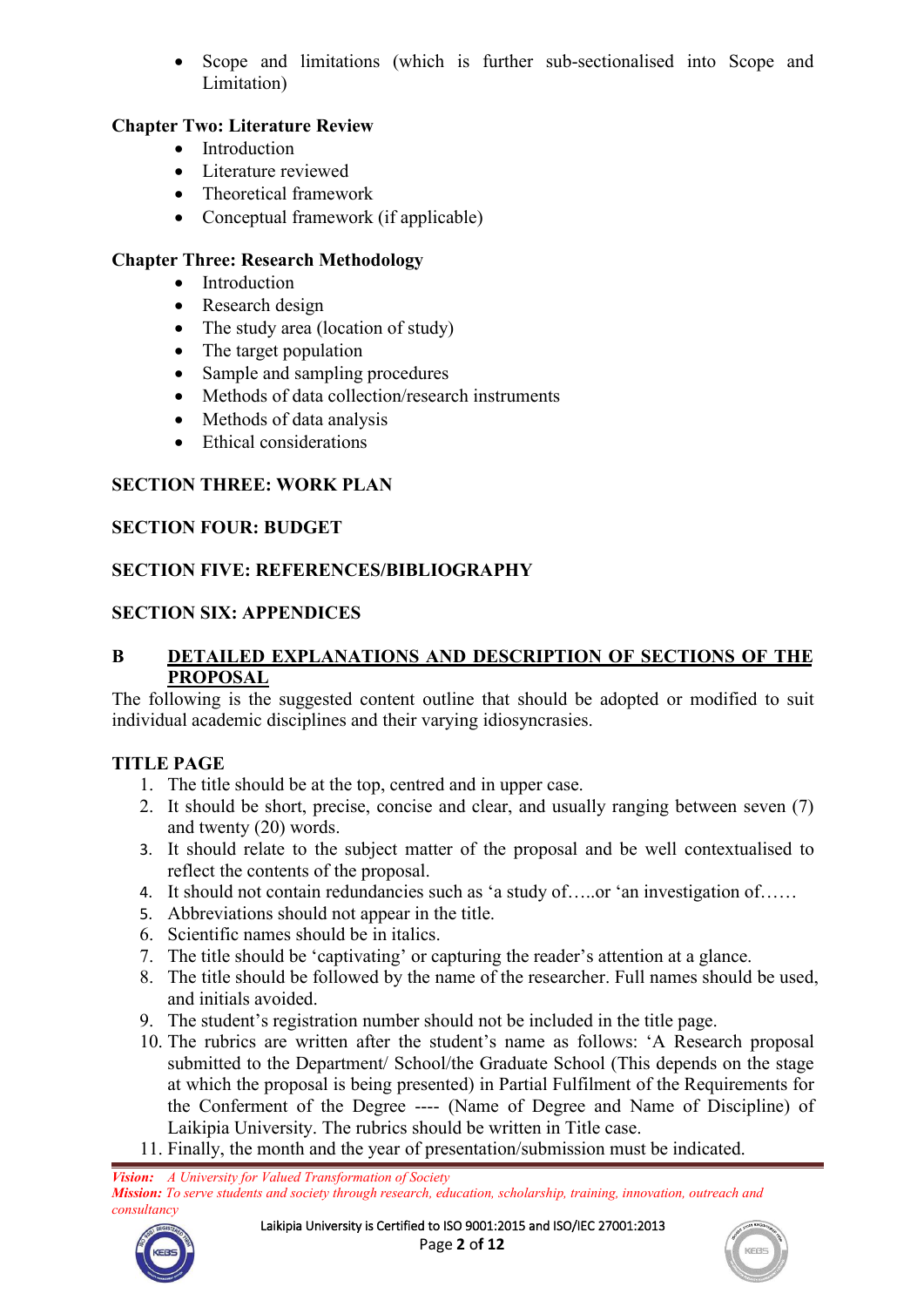### **DECLARATION AND RECOMMENDATION**

- 1. This should be on its own page at the top, centred and in upper case.
- 2. This page has two sections: Declaration and Recommendation, which will usually be written in title case.
- 3. In the Declaration section, the researcher/student/candidate confirms that the work is original and has not been presented before. (This proposal/thesis is my original work and has not been presented for a degree in any other University or any other award).
- 4. This is followed by the Recommendation section where the supervisor(s) declare that the work has been presented with their approval.

### **ABSTRACT**

- 1. The abstract should be on its own page and have the title 'abstract' at the top and should be in upper case and centred.
- 2. An abstract is a synopsis or concise summary of the proposal.
- 3. It is a well-developed single paragraph and should not exceed 500 words in length.
- 4. It must be fully self-contained and make sense by itself, without further reference to outside sources or to the proposal.
- 5. The abstract should not be on more than one page.
- 6. The spacing should be single.
- 7. There should be no quotations or references in it.
- 8. If the work is not in English, the student should provide an English translation of the abstract.
- 9. The function of the abstract is to outline briefly *all* parts of the proposal. It highlights key content areas, the research purpose, the relevance or importance of the work, objectives of the study, target population, sampling technique and sample size, instruments, data type, data source, data collection, data processing and analysis, key findings and recommendations and the expected main outcomes.

#### **TABLE OF CONTENTS**

- 1. It should be on its own page and have the title 'Table of Contents' at the top, in upper case and centred.
- 2. This page serves as a synopsis of the structure pattern of the proposal.
- 3. All major sections (chapter level headings) including bibliography/references, and appendices must be included.
- 4. The headings as listed in the Table of Contents must be worded exactly as they appear in the body of proposal.
- 5. The wording and presentation (i.e. capitalization, special fonts and chapters, etc.) used for all entries in the table of contents must match exactly that which is used in the text.

6. The chapter titles should be in caps and bold.

**NOTE:** Using a computer generated Table of Contents will help sort out most of the issues mentioned in numbers 3, 4, and 5.

#### **LIST OF TABLES**

- 1. It should be on its own page and have the title 'List of Tables' at the top, in upper case and centred.
- 2. The tables should be numbered (for instance, Table 4.1 which indicates that it is table I in chapter 4) as they appear in the body of the proposal.
- 3. The tables should have exact titles and the page numbers where they are found in the body of the proposal.

*Mission: To serve students and society through research, education, scholarship, training, innovation, outreach and consultancy*





*Vision: A University for Valued Transformation of Society*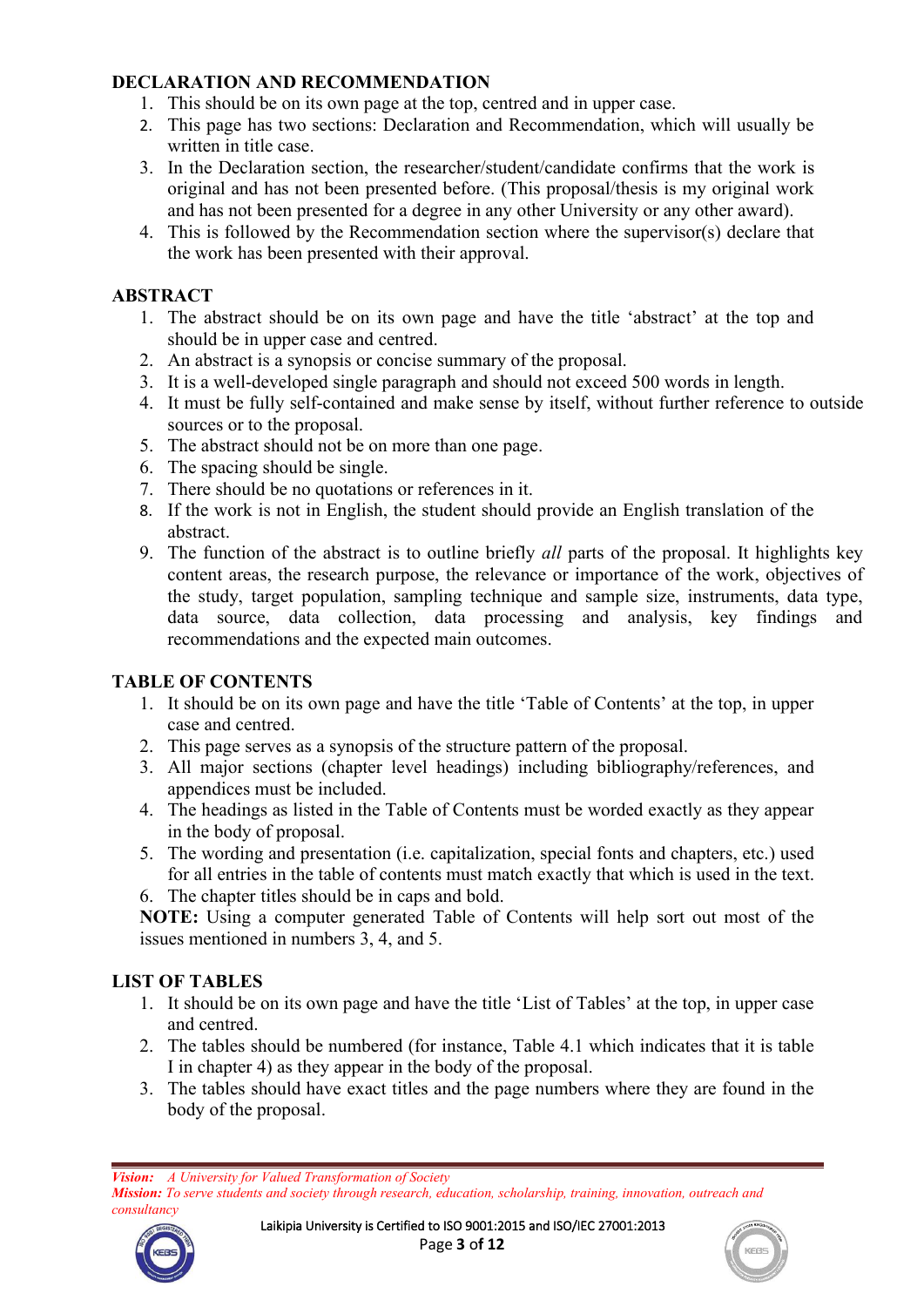## **LIST OF FIGURES**

- 1. It should be on its own page and have the title 'List of Figures' atthe top, in upper case and centred.
- 2. The figures should be numbered (for instance, figure 4.1 which indicates that it is figure I in chapter 4) as they appear in the body of the proposal.
- 3. The figures should have exact titles and the page numbers where they are found in the body of the proposal.
- 4. The figures may include graphs, photographic illustrations, maps, and drawings.

#### **ACRONYMS AND ABBREVIATIONS**

- 1. It should be on its own page and have the title 'Acronyms and abbreviations' atthe top and should be in upper case and centred.
- 2. All acronyms and abbreviation for scientific terms used in the report are listed on this page and their full interpretations given and the units where appropriate.

### **OPERATIONAL DEFINITION OF TERMS**

- 1. It should be on its own page and have the title at the top, in upper case and centred.
- 2. Terms which are used in the text and are not obvious should be defined. Even though these terms may be used differently in various literatures, the researcher needs to say how they are operationalized in their study.
- 3. The terms should be arranged in alphabetical order.

# **CHAPTER ONE: INTRODUCTION**

### **1.1: Background tothe Study/Context of the Study**

- 1. You will pick either Background to the Study or Context of the Study depending on your discipline.
- 2. This should be brief and clear to give the reader an overview/insight of the work. It is a general background information about the topic in perspective and provides a clear description of the background information/situation to the problem. The background gives a global perspective of the problem, followed by the local scenario. It also explains the target group in the study.
- 3. The background provides critical definitions to orient the reader.
- 4. This background is intended to arouse the reader's interest in the study. This is either a scenario that culminates in provoking or creating the reader's curiosity or urge to study the current subject or the historical development of whatever nature; whether scientific, sociological, economical issues, policy issues, etc., which have necessitated the study.
- 5. The background to the study should indicate the researcher' points of entry into the proposed research aligned to the objectives.
- 6. A well laid down context or background to the problem brings about a sound understanding of the problem since it includes information on the problem area and major research gaps in terms of policy and development issues related to the research.
- 7. It must be ensured that the background to the study or context of the study is relevant to what the study is about.
- 8. The background should be approximately two pages for a Master's degree proposal and about 4-6 pages for a PhD proposal.

## **1.2: Statement of the Problem**

- 1. The statement of the problem is the core of any research project.
- 2. The problem must be clearly stated to stand out conspicuously, unequivocally and in a focused manner.

*Vision: A University for Valued Transformation of Society Mission: To serve students and society through research, education, scholarship, training, innovation, outreach and consultancy*



Laikipia University is Certified to ISO 9001:2015 and ISO/IEC 27001:2013 Page **4** o**f 12**

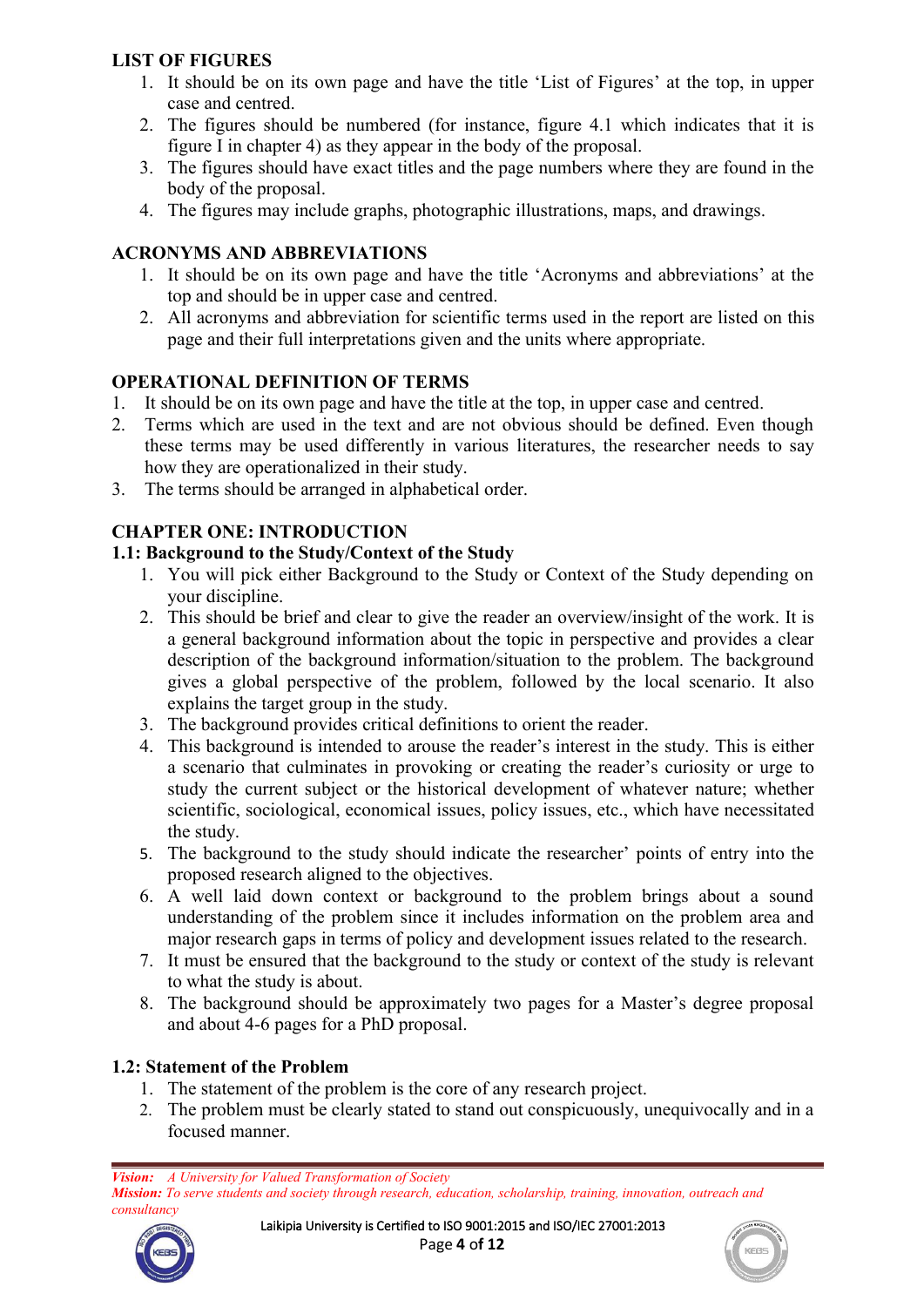- 3. Present the problem explicitly and elaborately. You need to clarify and delineate it. Specify the nature of the problem and if necessary, limit the scope of the investigation
- 4. The problem should be derived from background information to illustrate connectivity.
- 5. Indicate why and how it is a problem.
- 6. The statement of the problem should clearly show the knowledge gap that the research intends to address and close.
- 7. It deals with observed situations and behaviour to which answers are not readily available and the present study seeks to find answers.
- 8. It is stated in one paragraph and should be clear and to the point.
- 9. Since the statement of the problem is stated from the point of view of the researcher, his/her voice should be clear and there should therefore be no quotations and citations in it.
- 10. Relevant questions to be answered here include:
	- a) What exactly is the problem to which you are trying to contribute a solution? .
	- b) How and why is this problem? What are the current adverse consequences of the problem? What are the impacts of the problem? What are likely to be the consequences of this problem if a solution for it is not sort for now? In other words, why is it important to address the problem?

### **1.3: Aim and Objectives**

Many people use aim (also referred to as the general or main objective) and objectives as a cliché, and they never distinguish between aimsand objectives. They are different.

- 1. The AIM (general or main objective) is the intention or purpose of the study: what one wishes *to do*. A good practice is to let the aim resonate with the topic/title as well as with the statement of the problem. It is also a statement of the main associations and relationships that you seek to discover or establish.The AIM is thus a general statement of what the researcher sets out *to do* in order to solve a problem.
- 2. The SPECIFIC OBJECTIVES are what one wishes to *achieve.* The objectives are *specific statements* of what the researcher wants to achieve after the investigation.
- 3. They are specific questions the researcher addresses him/herself to.
	- a) The objectives are the specific aspects of the topic that you want to investigate within the main framework of your study.
	- b) They should be related to the general aim or general objective.
	- c) They are the concrete issues in the research that are directly addressed by the methodology and which are followed in order to achieve the general objective.
	- d) Ensure that each objective contains only one aspect of the study and is in line with the variables that are linked to the phenomenon being investigated.
	- e) Ensure that the objectives ave <sup>a</sup> logical flow from one to the other.f) Use action-oriented words orverbs when writing your objectives.
	-
	- g) The objectives must BE SMART.

**NOTE:** The way the main aim (objective) and specific objectives are worded determines how your research is classified (e.g. descriptive, correlational, experimental, etc). Thus the wording of your objectives determines the type of research design you need to adopt to achieve them. Irrespective of the type of research, the objectives should be expressed in such a way that the wording clearly, completely and specifically communicates to your readers your intention.

#### **1.4: Hypotheses/Research Questions/Research Premises/Research Assumptions**

You will be guided by your study focus, your type of research and possibly your discipline on whether to use Hypotheses/Research Premises/Research Assumptions OR Research **Ouestions** 



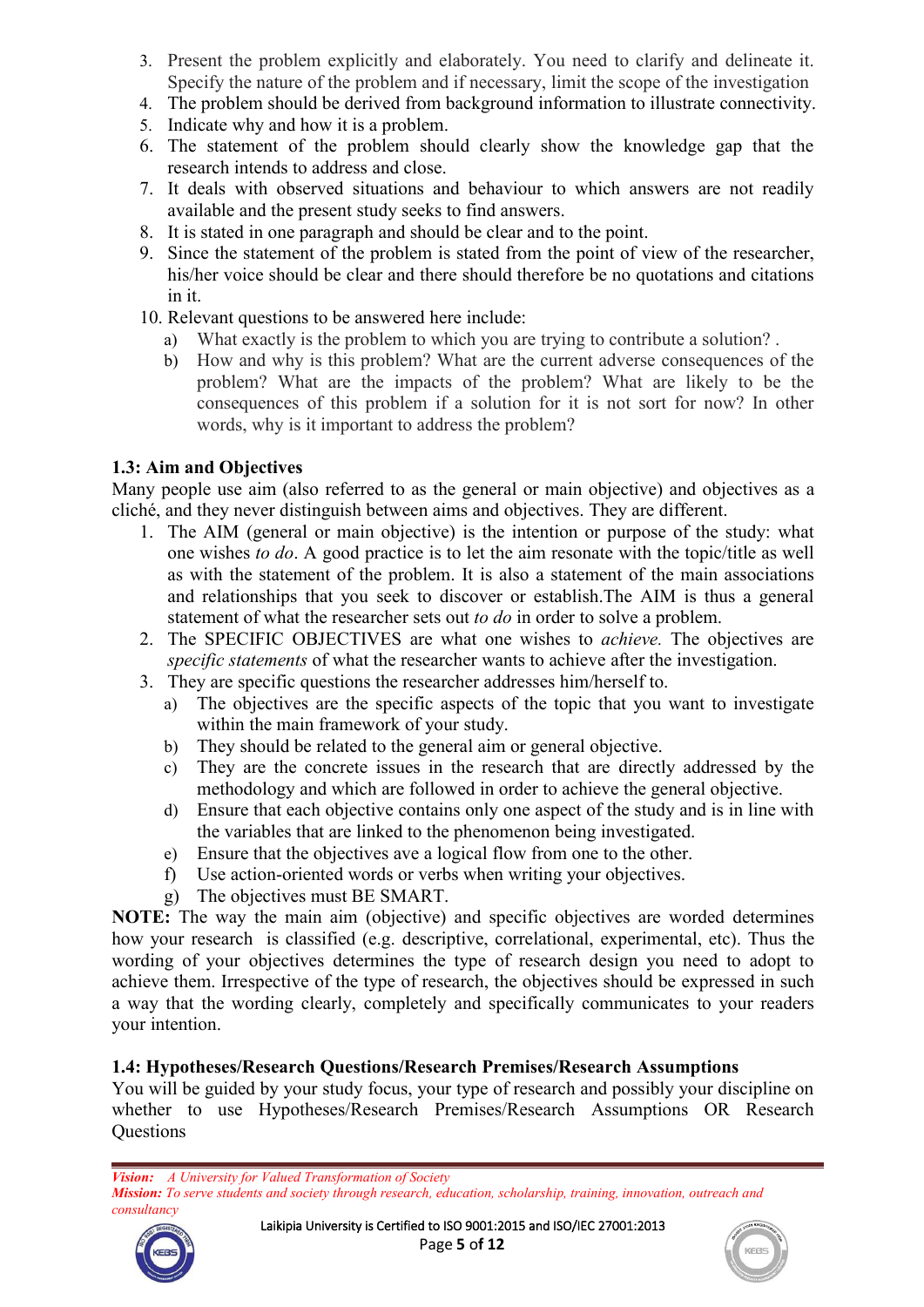## **A Hypotheses /Premise/Assumptions**

- 1. A hypothesis is basically a guiding principal to an argument that leads to a final proved/proven or established conclusion. The hypothesis should be testable.<br>2. In the natural sciences and basically quantitative studies, the hypothesis should be
- measurable in the final stages.
- 3. In the social sciences and generally qualitative research where mostly the hypothesis is difficult to measure, the principle is an assumption, assertion or an issue taken for granted; hence the use of the names 'assumption', 'premise' and 'hypothesis'. In most of social science research, however, researchers have a huge preference for the use of Research Questions (see B in the next section for further explanation).
- 4. A proposal could have one or more premises/hypotheses/assumptions.
- 5. One common quality of the premises, especially in the social sciences, is that the principles can be confirmed true or disapproved.
- 6. The Hypotheses /Premise/Assumptions should be related to the objective of the study and be in line with the specific objectives and equal in number with them.

## **B Research Questions**

It is not necessary to have both research questions and hypotheses together in your proposal since both are related to the objectives. Thus the researcher needs to choose either hypotheses or research questions ( depending on the discipline and type of research).

- 1. Like objectives, research questions are very useful in eliciting the required data if properly structured and implemented.
- 2. The research questions should, therefore, be structured to bring clarity of what the question requires as well as the focus on relevance. Long and complicated questions do not achieve much.
- 3. The research questions should be related to the objective of the study and be in line with the specific objectives and equal in number with them.
- 4. The research questions should not attract yes/no answers.

## **1.5: Justification/Rationale/Significance of the Study (pick only one)**

- 1. This is a brief explanation of why your research topic is relevant and worthy of study and how it may make a significant contribution to the body of already existing research.
- 2. Statements are given here about the contributions of the research to the field for which it belongs, for instance, pedagogical, theoretical and the like. In short, the researcher explains how useful the study will be. How the findings will contribute to new knowledge? Who will benefit from the study and in what ways.

## **1.6: Scope/Limitations of the Study**

Scope and limitation are different and a distinction must be made. This section is therefore further sub-sectionalised into Scope (1.6.1) and Limitation (1.6.2).

- **A Scope**
	- 1. In scope, the researcher gives statements about the area/focus of the research and the extent to which this area will be covered by the study in terms of geographical area or target group/population. How far does the study go in a particular field? Which aspects will one look at? Which areas will be covered? What is the depth? Highlight reasons for the choices you make.
	- 2. The aspects that the research will not cover are also stated. Reasons why or why not can also be given.

*Mission: To serve students and society through research, education, scholarship, training, innovation, outreach and consultancy*



Laikipia University is Certified to ISO 9001:2015 and ISO/IEC 27001:2013 Page **6** o**f 12**



*Vision: A University for Valued Transformation of Society*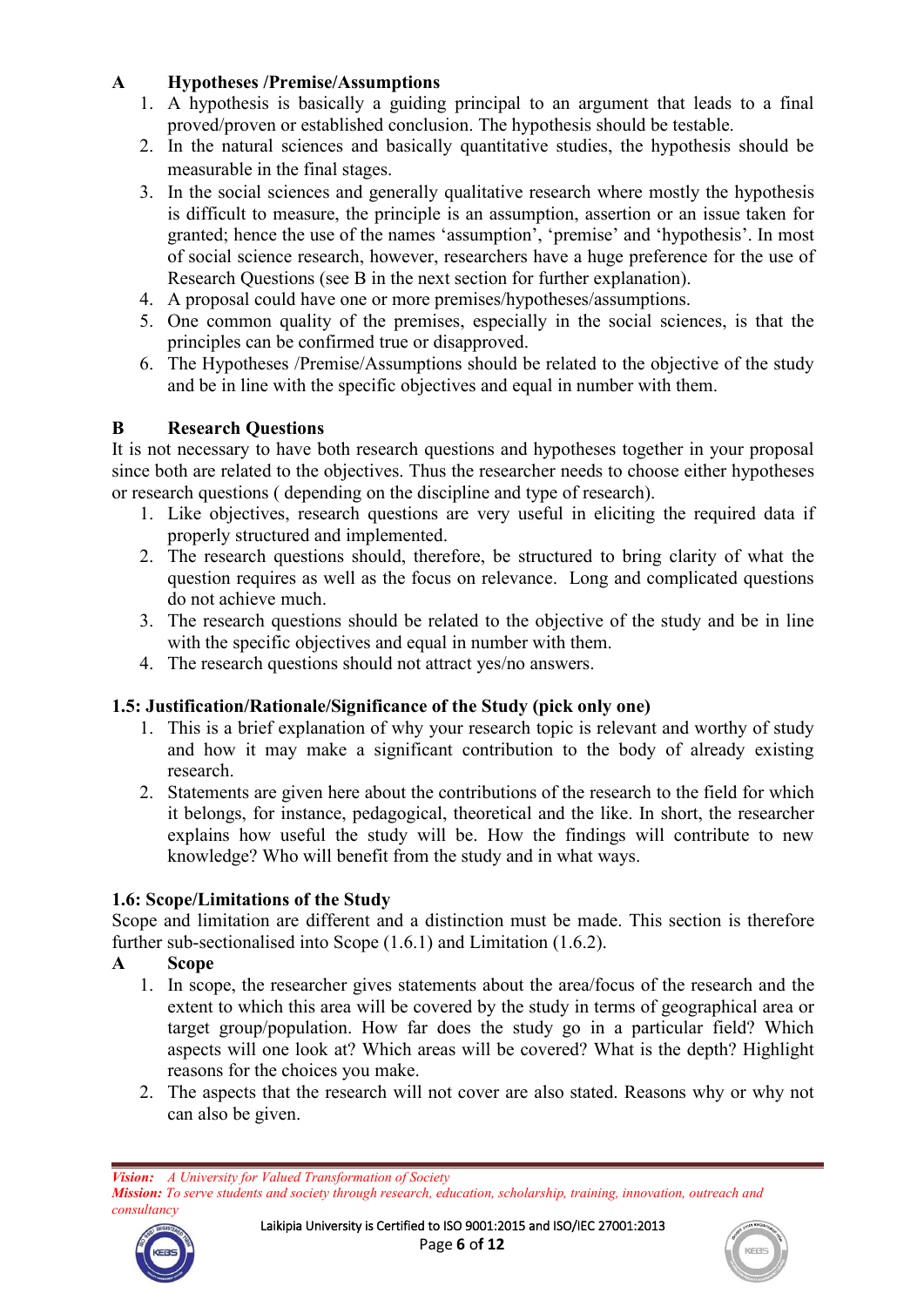3. Scope also covers the population to use and the type of sample. At each point, there must be justification for the choice (why?).

## **B Limitation**

- 1. Every researcher must be aware of what else could have been done, but cannot be done in the current study.
- 2. The researcher should be able to identify the obstacles that may hamper the achievement of good results; for instance, in the nature of the design (an example may be in case of intelligence, how do you measure it? The limitations may be the instruments to use to tap the information. Instruments may even be limited in the kind of population; for instance, you cannot interview children, etc.).
- 3. Limitations can also be in terms of duration of research; you might want a longitudinal research and yet you have a very short time.
- 4. It is useful to state how you will mitigate the challenges and limitations to still make your study valid.
- 5. The limitations actually come out better after the research; for instance, not all the questionnaires are completed or returned, respondents may be antagonistic, etc.
- 6. Note that although in the proposal, you will give theoretical limitations, in the actual study; you will give both theoretical and practical limitations.

### **CHAPTER TWO:LITERATURE REVIEW**

This section consists of two sections: The literature review and the theoretical framework section. In some disciplines, there is sometimes a third section, if applicable, called the Conceptual Framework. You need to have an Introduction in the chapter usually labelled as 2.1 that talks about what the chapter contains.

### **A Literature Review**

Literature review is a formal survey of professional literature that is pertinent to your particular enquiry and the problem of the study. In this way, you will find out exactly what others have learned in relation to your enquiry/question. This process will also help frame and focus your question and move you closer to the hypotheses or research questions while at the same time, helping to contextualize or frame your research.

- 1. Literature review can be viewed as a selective and critical survey of written works of the subject area. These include (e-)journal articles, (e-)book chapters, unpublished papers (though should be limited) unpublished theses, personal communication, literature from newspapers and magazines (also to be limited).
- 2. Literature review should include current research works related to the current study and should not be more than five (5) years old except in the case of books that are considered as classicals or archival studies in that discipline area since they are timeless.
- 3. Endeavour to use current refereed journals and periodicals as much as possible.
- 4. The literature review should be an exhaustive and informative critical analysis of the selected works to reveal both what has been done and what has not yet been done, thereby revealing the gaps in knowledge that require addressing.The voice of the researcher must come out very clearly in the literature review.
- 5. The literature review provides aspects of background information which will jump start the research process and reveal the work to readers.
- 6. The review should buttresses the researcher's statement of the problem by revealing that the subject of the proposal has not yet been done as proposed.

*Vision: A University for Valued Transformation of Society Mission: To serve students and society through research, education, scholarship, training, innovation, outreach and consultancy*



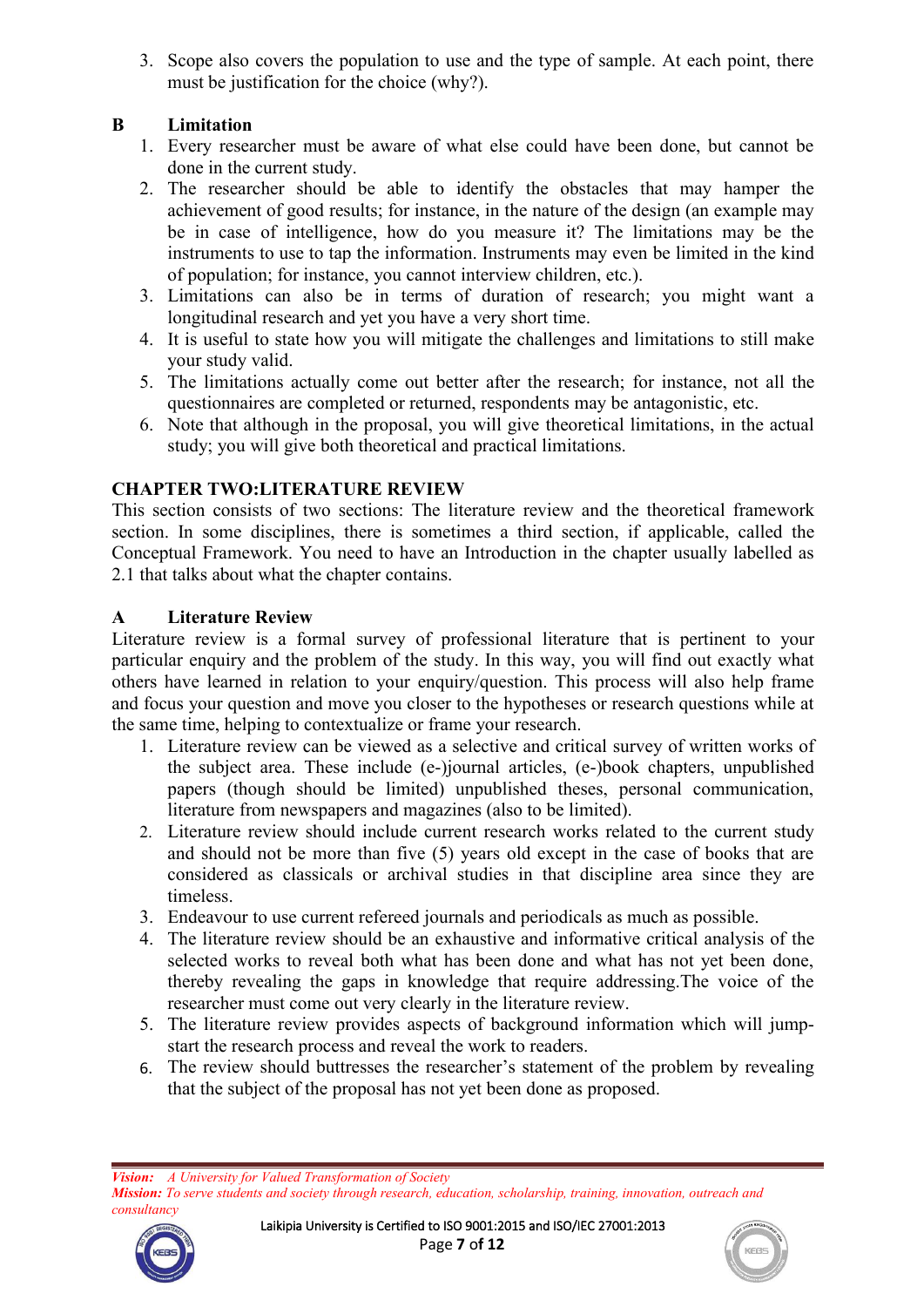- 7. The sub-themes in the literature review should derive from the objectives (in other words, the alignment to the objectives observed in the background to the study should be maintained in the literature review).
- 8. The literature review should have a summary of identified gaps in the reviewed literature.
- 9. References cited in the literature review must contain the surname of the author and the year of publication for the work cited. Follow the latest APA referencing style.
- 10. The review is useful in providing the theoretical framework which will be eventually used to bring about the pursued results.

### **B Theoretical Framework (and Conceptual Frame Work if applicable)**

The conceptual framework is almost always confused with the theoretical framework of the study but they are different as we will see shortly.

#### **Theoretical Framework**

- 1. This section is important because it relates and coordinates the literature review, the problem, the significance of the study and the objectives to the next major topics and the methodology.
- 2. The theoretical framework dwells on time tested theories that embody the findings of numerous investigations on how phenomena occur.
- 3. It provides a general representation of relationships between things in a given phenomenon.
- 4. It is in the theoretical framework where the researcher discusses the major theories that will be used for this study after an extensive review of literature that comprised all existing theories in the area.
- 5. The theory(-ies) provide(s) the guiding principles of the study and is therefore the foundation of the study and the lens through which the study is seen.
- 6. The pillars/tenets/principles of the theory( $-i$ es) as well as their strengths and weakness should be given. Justification of their suitability in this research should also be explained.
- 7. If more than one theory is used, there should be a justification for the use of each and how they will complement each other.

## **Conceptual Frame Work (If Applicable)**

- 1. The conceptual framework embodies the specific direction by which the research will have to be undertaken.
- 2. It describes the relationship between specific [variables](http://schools-education.knoji.com/what-is-a-variable/) identified in the study. The variables make clear the kind of statistical treatment that will have to be used to analyse the relationship.
- 3. It also outlines the input, process and output of the whole investigation.

## **CHAPTER THREE: RESEARCH METHODOLOGY**

It is in this section of the proposal where you explain to your reader how you are going to carry out the research. This section needs to be very explicit. This section must clearly and logically flow from the literature and hypotheses. A good rule of thumb is to provide enough details to enable other readers or researchers summarise all the important points of your research. Failure to provide adequate details may raise doubts in your readers' minds about your procedures and findings. The following should form part of this section:

- 1. Introduction that tells readers what the chapter contains.
- 2. The Research Design that indicates the type of research and also justification on the choice of type of research by citing authority.



Laikipia University is Certified to ISO 9001:2015 and ISO/IEC 27001:2013 Page **8** o**f 12**

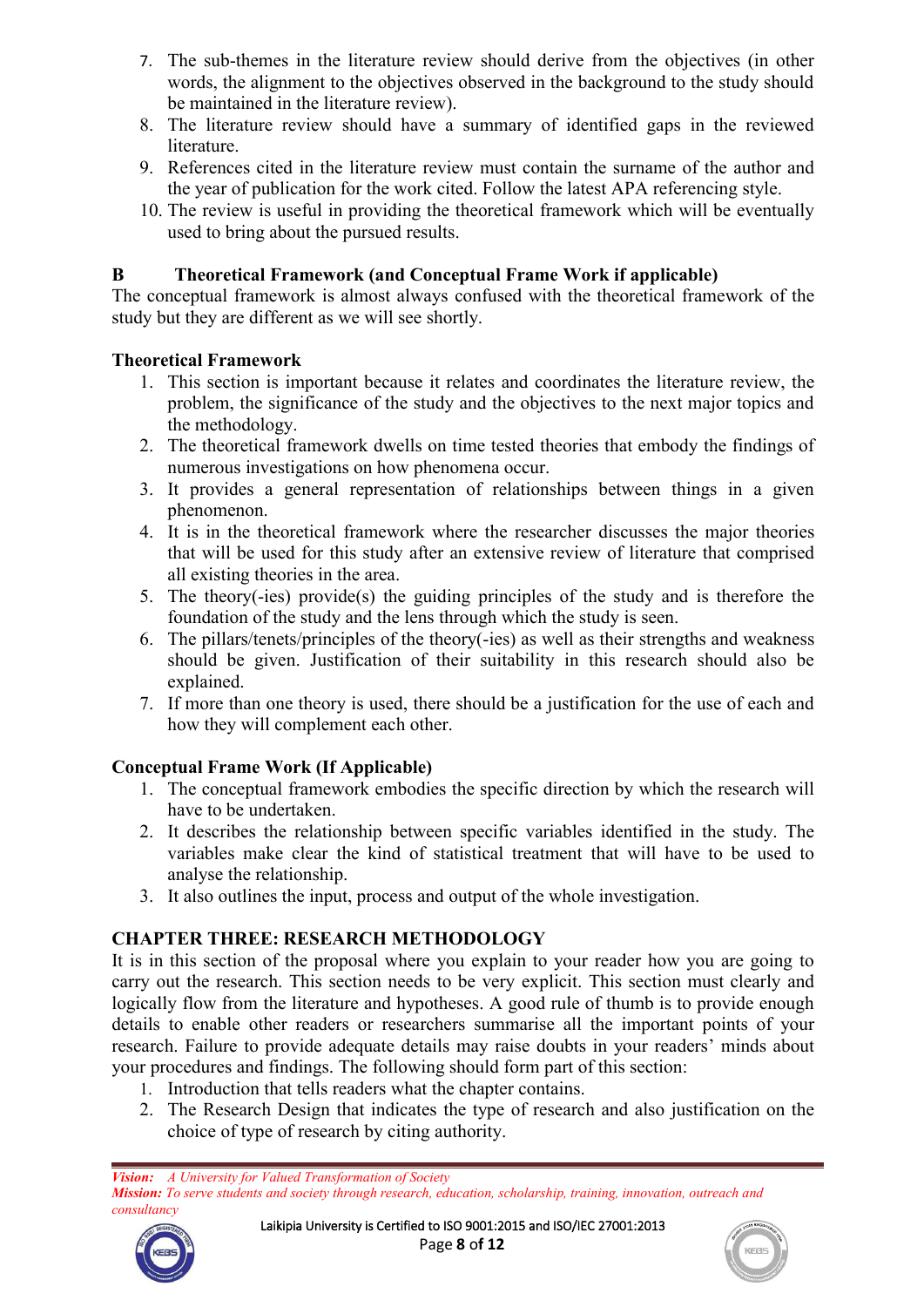- 3. The Study Area (location of study) and justification of the choice.
- 4. The Target Population, which clearly identifies this population and justification of the choice.
- 5. Methods of Sampling that include the sample and sampling procedures, a description of the subjects and justifications for the same.
- 6. Data Collection Procedures that entail what you need in order to begin fieldwork. These include Introductory letters from Graduate School that should enable you apply for the Institutional Ethics Review Committee (IERC) certificate as well as the National Commission on Science, Technology and Innovation (NACOSTI) permit to go to the field, and any other related letters that will enable you access research sites and respondents.
- 7. Methods of Data Collection that explain the research instruments to be used to collect data and how they will be used. Justify the choice of instruments that will be used in the study and how they will be constructed and what they are meant to achieve. These instruments include interview schedules, questionnaires, observation schedules, focus group discussions, among others.
- 8. Pilot Study entails looking at issues of reliability, validity, practicability. It explains how the validity and reliability of the instruments will be established. If using standardized tests, quote test and existing validity and reliability levels. The pilot study may thus test the instruments being used or even confirm if the samples to be used are of the right kind for the research at hand.
- 9. Methods of Data Analysis involve how the data will be presented and analysed. You need to explain how data will be analysed to achieve each specific objectives. Specify which computer software you will use if any, specify which statistical methods will you use if any. Specify how you will you code yourwork and what thematic approach to use if any, as well as estimations, interpretations, hypothesis testing depending on your discipline among others. Specify how data will be interpreted.
- 10. Ethical Considerations for the study is a section that must be included in the study to explain how the study will take care of the ethical issues that may emerge in the course of data collection and even data analysis.
- 11. Have anticipated or expected findings. It is important that you have some preliminary ideas about the outcomes of the study and this involves making clear the implications for theory and practice.

## **WORK PLAN (Time)**

- 1. The work plan must begin on a new page, the title in upper case and centred and should all be on one page.
- 2. The work plan is simple and is useful in guiding the research to keep at pace with the plan of the research. It should show practicability and logic distribution of activities.
- 3. In the work plan, one states when the research will take place and how long it will take.
- 4. The different intervals in which one will be carrying out the research are also stated. The work plan is thus presented in timed sub-topics connoting activities of the research.
- 5. It is more useful to indicate your activities clearly by calendar months and years.
- 6. The work plan should come after Research Methodology section.



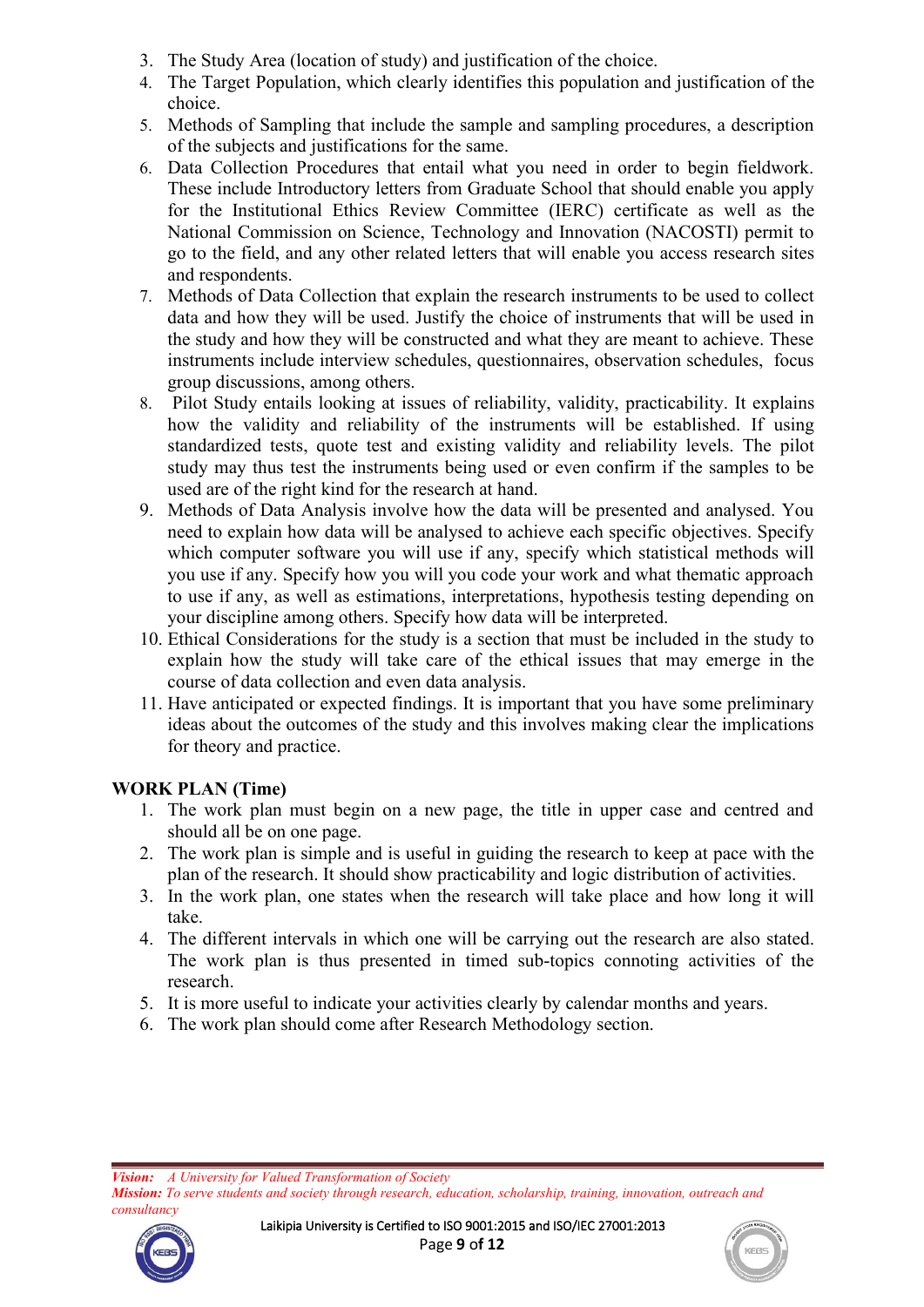## **BUDGET (Money)**

- 1. The budget must begin on a new page, the title in upper case and centred.
- 2. The budget is an essential component of the proposal since it explains how much the research will cost in terms of personnel, equipment, travel and accommodation, stationary, postage, typing, printing, photocopying, binding, and the like.
- 3. It should be detailed and relevant and should account for the value and cost of the total project.
- 4. It should be as realistic as possible given global and local economic realities.<br>5. Everything in the budget should be itemized for ease of comprehensibility.
- 
- 6. An addition of the total cost, usually 10 percent is made to cater for fluctuations and contingencies.
- 7. A budget should come after the work plan but just before references.

# **REFERENCES/BIBLIOGRAPHY**

- 1. This contains the list of references cited in the text. This should also include also works (articles and books) that have been cited in the text.
- 2. Ensure that every citation in-text is included in the Bibliography/References and that every reference entry is cited in-text. Do not reference what you have not cited in the text.
- 3. The list should be in alphabetical order in terms of the author(s) and years.
- 4. The list is done in APA Manual (latest edition) referencing style.
- 5. Your reference books must be current and not more than five (5) years old except in the case of books that are considered as classicals or archival studies in that discipline area since they are timeless.

## **APPENDICES**

- 1. All materials which do not fit easily or break the flow of the mainstream of the body or text but are relevant to the work as a whole should be retained as appendices and placed in this section.
- 2. Items like pictures, questionnaires and interview guides, letters of introduction, sample transcripts, just to mention a few, should appear in the appendix.
- 3. The appendices are placed after the references/bibliography and are the last items in the proposal.

# **C GENERAL COMMENTS ON PROPOSAL LAYOUT**

- 1. Only major Divisions/Sections or Chapters should begin on a new page, centred and
- in upper case.<br>2. Within a chapter, the presentation of sub-sections must be continuous.
- 3. Wherever the heading of a section or subsection appears near the bottom of a page, it must be followed by least one complete line of text, or the heading should be forced to the top of next page. At the same time, avoiding a lone sentence appearing at the top of a page (this guideline ensures that one avoids widows and orphans).
- 4. Paragraphing should be consistent throughout the proposal. Either leave space between paragraphs or indent between paragraphs. Spacing and indenting should not be used together.
- 5. One sentence paragraphs are unacceptable. A paragraph should have a minimum of five (5) sentences in case of simple sentences.
- 6. Detailed organization of the text varies among academic disciplines. However, the formatting of the text must be consistent throughout.
- 7. Margins are  $1\frac{1}{2}$ " right (to cater for binding),  $1.00$ " left, and  $1.00$ " top and  $1.00$ " bottom

*Mission: To serve students and society through research, education, scholarship, training, innovation, outreach and consultancy*



Laikipia University is Certified to ISO 9001:2015 and ISO/IEC 27001:2013 Page **10** o**f 12**



*Vision: A University for Valued Transformation of Society*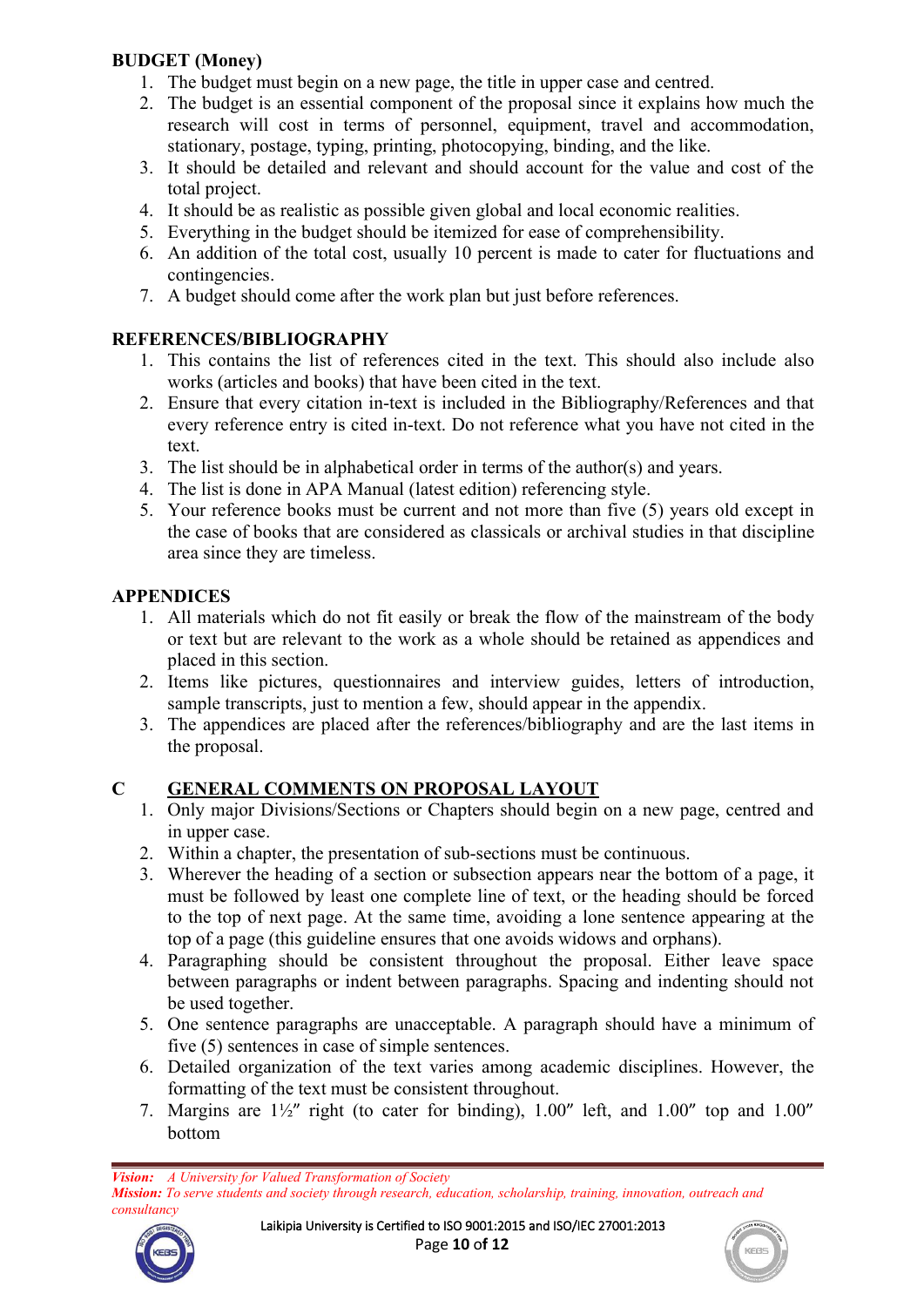- 8. The proposal should be between thirty (30) and fifty 50) pages due to different disciplines having different specifications in terms of issues like formulas and modelling among others. This excludes the appendices.
- 9. Pages for preliminaries should be numbered in Roman numerals, while the rest should be in Arabic numerals.
- 10. All page numberings should be bottom centred in the same font as text.
- 11. The Font Style and Font Size for the whole proposal shall be Times New Roman and Font size 12, respectively.
- 12. The spacing for the whole proposal shall be one and a half (1.5), apart from the abstract which shall be in single spacing as earlier indicated.

### **D GUIDELINES ON TABLES AND FIGURES**

- 1. Before the table or figure is presented, an introductory statement should be made.
- 2. Discussion should also follow the tables or figures.
- 3. Place a table or figure immediately after the first mention of it in the text on the same page if there is room, or immediately on the following page to provide easy connection and referencing. However tables or figures of peripheral importance to the text may be placed in an appendix.
- 4. All tables and figures must be referred to in the text by number (for instance, '… as discussed in Table 3.1' or' Figure 1.4' and not by a phrase such as 'as discussed in the the \*following table…'). This will ensure that referencing is user-friendly and takes care of possible ambiguities leading to possible misinterpretations
- 5. Words included within the figure should be typed unless there are technical reasons why this is not possible.
- 6. List and caption photographs as Figures unless you wish to have a separate list of photographs or plates.
- 7. If a table/figure isset up in landscape orientation then it should always be on a page by itself. Landscaped materials must be placed reading outward (i.e., with the top of the table/figure at the binding [left] side of the page). This page must have a page number. The page number, however, should be in portrait orientation like all other page numbers.
- 8. Each figure must have a caption that begins with the word 'Figure' ('F' capitalized) and the figure number, followed by a brief description of the figure. This must be placed below the figure, with one blank line separating the bottom of the figure and the top of the caption as follows - Figure, Chapter number, Figure number, Description **(e.g. Fig. 4.3: Trends in inflation in Kenya)**. Numbering should be: Table 1.1, 1.2, 1.3 etc for tables on Chapter 1. Similarly Table 2.1, 2.2, 2.3 ……on Chapter 2; Table 3.1, 3.2, 3.3 ….. on chapter three; Table 4.1, 4.2, 4.3 …..on chapter 4; Table 5.1, 5.2, 5.3 on chapter 5, etc. Note that numbering is done according to the chapter.
- 9. Each table must have a caption that begins with the word 'Table'('T' capitalized) and the table number, followed by a brief description of the table. This must be placed above the table, with one blank line separating the bottom of the caption and the top of the table as follows - Table, Chapter number, Figure number, Description **(e.g. Table 3.2: Performance measures obtained using the proposed procedure)**. Numbering should be: Table 1.1, 1.2, 1.3 etc., for tables on Chapter 1. Similarly Table 2.1, 2.2, 2.3 ……on Chapter 2; Table 3.1, 3.2,3.3 ….. on chapter three; Table 4.1, 4.2, 4.3 … on chapter 4; Table 5.1, 5.2, 5.3 on chapter 5, etc. Note that numbering is done according to the chapter.

*Vision: A University for Valued Transformation of Society Mission: To serve students and society through research, education, scholarship, training, innovation, outreach and consultancy*



Laikipia University is Certified to ISO 9001:2015 and ISO/IEC 27001:2013 Page **11** o**f 12**